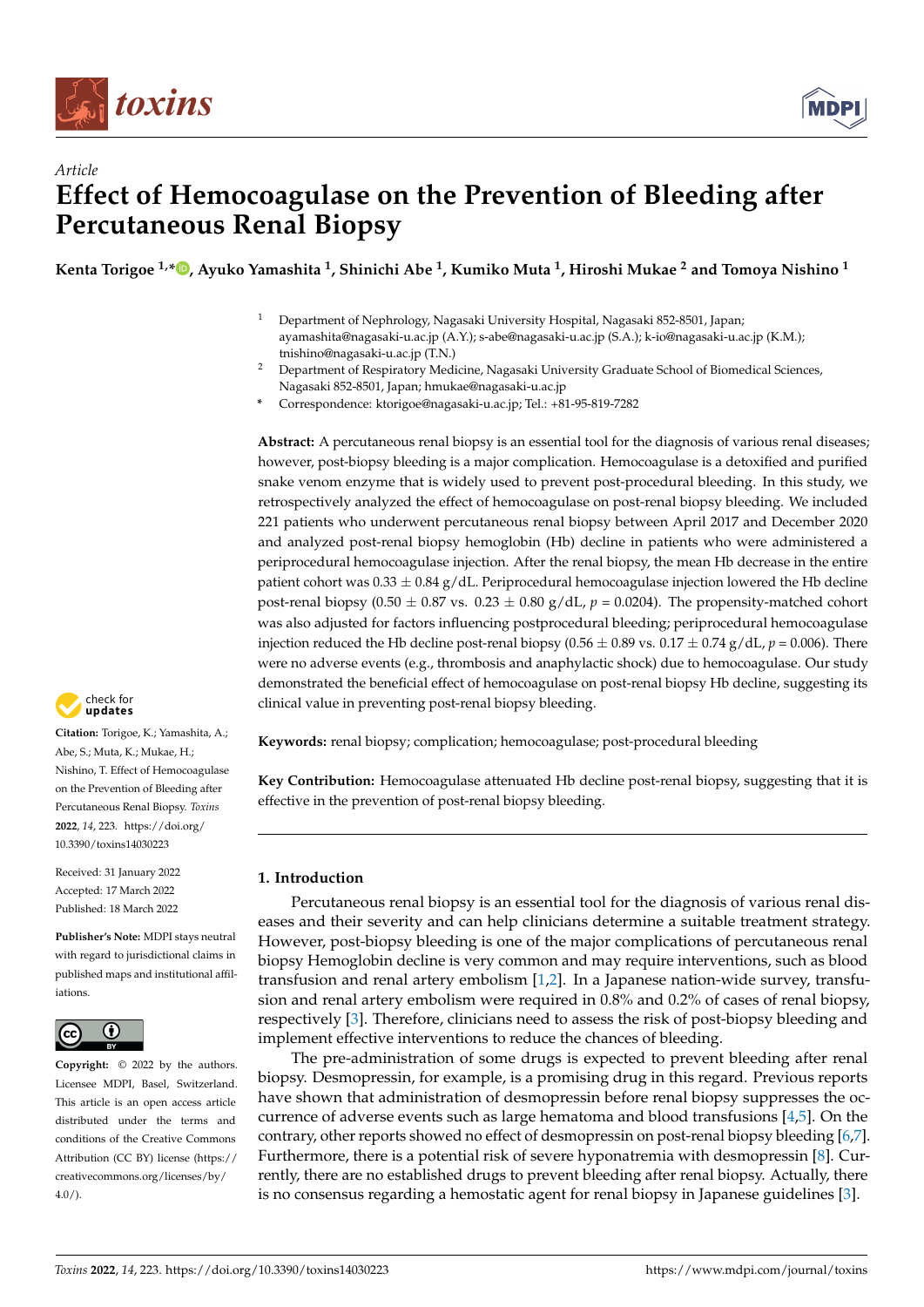Hemocoagulase is a detoxified and purified snake venom enzyme, and its effects are mainly attributed to its thrombin-like and thromboplastin-like actions [\[9\]](#page-6-8). Thus, hemocoagulase exhibits a hemostatic effect without being antagonized by heparin [\[9\]](#page-6-8). Furthermore, a few reports have demonstrated that topical injection of hemocoagulase leads to systemic or local adverse effects [\[10\]](#page-6-9). Some studies reported that hemocoagulase reduces postoperative bleeding in surgical patients [\[11](#page-6-10)[,12\]](#page-6-11). Although the role of hemocoagulase in preventing post-renal biopsy bleeding was reported, the concerned studies have limitations, such as the influence of other hemostatic agents and unknown patient backgrounds [\[10](#page-6-9)[,13\]](#page-6-12). Therefore, whether hemocoagulase alone can decrease the risk of post-renal biopsy bleeding remains unclear. In this study, we retrospectively investigated the effect of hemocoagulase on post-renal biopsy bleeding using a propensity-matched model.

### **2. Results**

### *2.1. Patient Characteristics*

During the study period, 254 patients underwent percutaneous renal biopsy. Among these, 33 patients were excluded because of incomplete data, and 221 patients were finally included. Patient characteristics are shown in Table [1.](#page-2-0) Among the 221 patients who underwent renal biopsy, 132 were injected with hemocoagulase, tranexamic acid, and carbazochrome sodium sulfonate hydrate, and 82 were injected with only tranexamic acid and carbazochrome sodium sulfonate hydrate. Among the entire patient cohort, the median age of patients was 58 (42–70) years, and 53.8% of patients were male. The median pre-biopsy hemoglobin (Hb) and estimated glomerular filtration rate (eGFR) were 12.1 (10.7–13.8)  $g/dL$  and 55.0 (37.1–72.6) mL/min/1.73 m<sup>2</sup>, respectively. After the renal biopsy, the mean absolute and relative levels of Hb decline were  $0.33 \pm 0.84$ g/dL and 2.52  $\pm$  6.97%, respectively, and Hb decline of  $\geq$ 10% occurred in 13.1% of the patients. There were no adverse events (e.g., thrombosis and anaphylactic shock) due to hemocoagulase until the day after renal biopsy. When comparing the hemocoagulase and non-hemocoagulase groups, the hemocoagulase group showed significantly higher body mass index and Hb and significantly lower activated partial thromboplastin time. Furthermore, the hemocoagulase group showed significantly lower absolute and relative levels of Hb decline  $(0.50 \pm 0.84 \text{ g}/dL \text{ vs. } 0.23 \pm 0.80 \text{ g}/dL, p = 0.0204 \text{ and }$ 3.03  $\pm$  6.74% vs. 1.69  $\pm$  7.00%, *p* = 0.0208, respectively). The rate of Hb decline  $\geq$ 10% was also lower in the hemocoagulase group, though not significantly  $(15.9 \text{ vs. } 11.5\%, p = 0.36)$ .

### *2.2. Factors Affecting Post Renal Biopsy Hb Decline*

Subsequently, we investigated the correlation between the levels of Hb decline after renal biopsy and patient characteristics. Consequently, higher pre-renal biopsy Hb levels were positively correlated, while lower BMI, systolic BP, and PT-INR were negatively correlated with the absolute level of Hb decline (Supplementary Materials, Table S1).

# *2.3. The Effect of Hemocoagulase on Post-Renal Biopsy Hb Decline in the Propensity Score-Matched Cohort*

In order to exclude confounding factors, including those from the results of our study, we investigated the effect of hemocoagulase on post-biopsy Hb decline using propensity score matching. After propensity score matching, 81 patients were further excluded. As shown in Table [2,](#page-2-1) there was no significant difference between the hemocoagulase and non-hemocoagulase groups in terms of the baseline characteristics used to estimate the propensity score. In this score-matched cohort, as in the whole cohort, the hemocoagulase group showed significantly lower absolute and relative levels of Hb decline (0.56  $\pm$  0.89 g/dL vs. 0.17  $\pm$  0.74 g/dL,  $p = 0.006$  and 4.36  $\pm$  6.85% vs. 1.29  $\pm$  5.92%,  $p = 0.0434$ , respectively). The rate of Hb decline  $\geq$ 10% was also significantly lower in the hemocoagulase group (18.6 vs. 7.1%, *p* = 0.0434).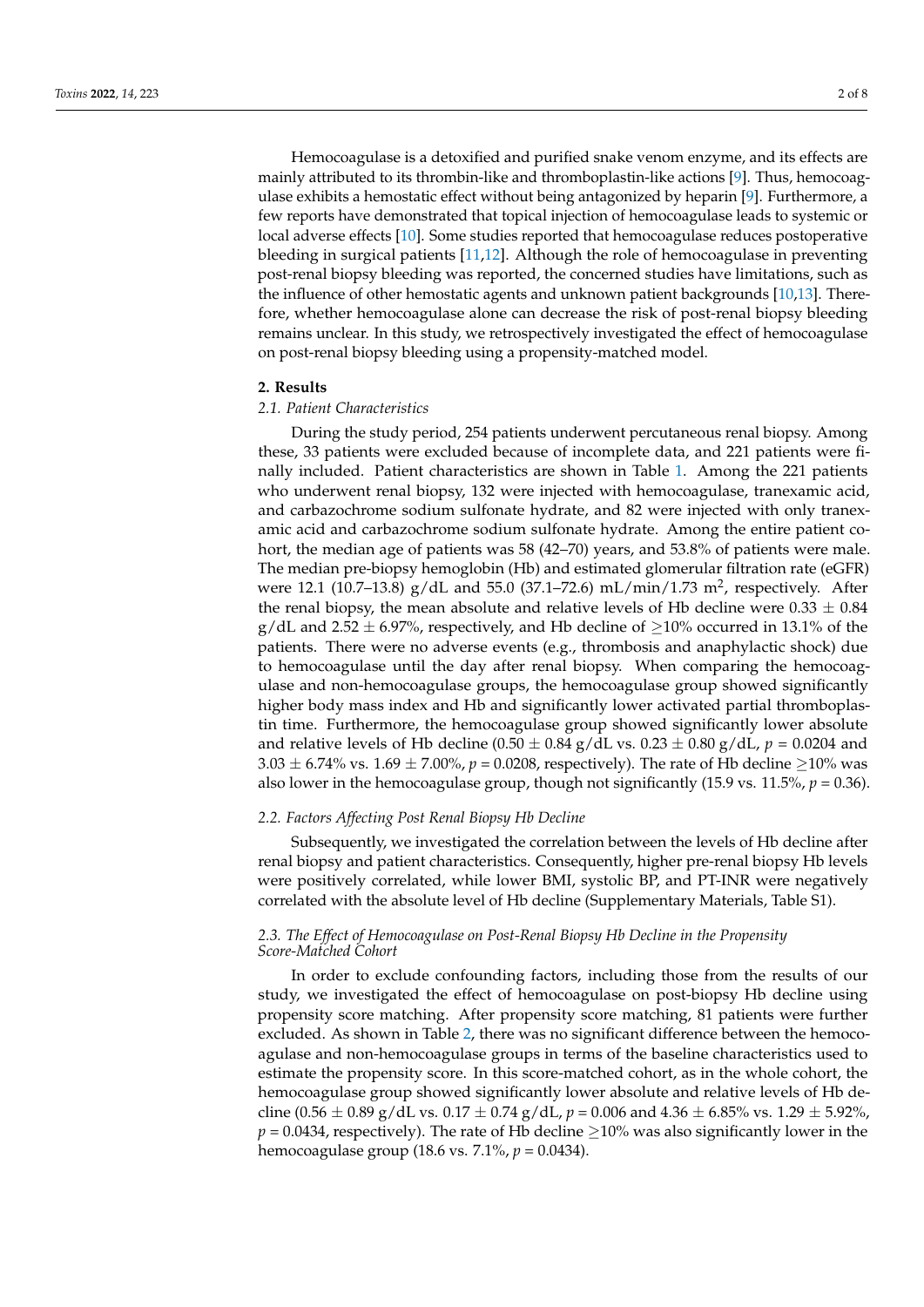| Characteristic                        | All $(n = 221)$     | Non-Hemocoagulase<br>$(n = 82)$ | Hemocoagulase<br>$(n = 139)$ | p-Value |
|---------------------------------------|---------------------|---------------------------------|------------------------------|---------|
| Age (years)                           | 58 (42-70)          | $59(42 - 73)$                   | $57(42 - 68)$                | 0.17    |
| Male $(\% )$                          | 53.8                | 62.2                            | 48.9                         | 0.0558  |
| AKI $(\% )$                           | 5.4                 | 7.3                             | 4.3                          | 0.34    |
| BMI $(kg/m^2)$                        | 22.0 (20.0-24.7)    | $23.5(20.6 - 25.6)$             | 21.4 (19.8-24.3)             | 0.0158  |
| Systolic BP (mmHg)                    | 127 (118-138)       | 128 (117-137)                   | 126 (118-138)                | 0.89    |
| Diastolic BP (mmHg)                   | 77 (69-83)          | $77(70-83)$                     | 78 (68-83)                   | 0.53    |
| Hb(g/dL)                              | $12.1(10.7-13.8)$   | $12.7(11.1 - 14.0)$             | $11.8(10.6 - 13.6)$          | 0.0231  |
| Plt $(\times 10^4/\mu L)$             | $25.5(19.8-30.1)$   | 23.4 (19.4-29.5)                | 25.8 (19.8-30.1)             | 0.59    |
| $\text{PT-INR}$                       | $0.98(0.93 - 1.04)$ | $0.99(0.94 - 1.03)$             | $0.98(0.93 - 1.06)$          | 0.81    |
| APT(s)                                | 27.4 (25.0-30.2)    | 26.6 (24.7-28.9)                | $28.4(25.1 - 31.8)$          | 0.014   |
| TP(g/dL)                              | $7(6.4 - 7.7)$      | $7.1(6.3 - 7.6)$                | $7.0(6.4 - 7.8)$             | 0.65    |
| AST (U/L)                             | $20(16-25)$         | $20(16-24)$                     | $20(16-26)$                  | 0.8     |
| ALT (U/L)                             | $16(11-22)$         | $16(11-23)$                     | $16(12-21)$                  | 0.79    |
| BUN (mg/dL)                           | $17(13-24)$         | $17(12-25)$                     | $16(13-24)$                  | 0.89    |
| Cr(mg/dL)                             | $1.00(0.77-1.46)$   | $0.99(0.82 - 1.39)$             | $1.00(0.73 - 1.48)$          | 0.46    |
| eGFR $(mL/min/1.73 m2)$               | 55.0 (37.1-72.6)    | $52.4(36.3-69.3)$               | 56.0 (37.2-79.0)             | 0.54    |
| Urinary protein (g/gCr)               | $1.32(0.51 - 4.16)$ | $1.35(0.47 - 4.25)$             | $1.31(0.54 - 3.91)$          | 0.93    |
| Number of punctures                   | $3(2-3)$            | $2(2-3)$                        | $3(2-3)$                     | 0.15    |
| Post-biopsy Hb decline (g/dL)         | $0.33 \pm 0.84$     | $0.50\pm0.87$                   | $0.23 \pm 0.80$              | 0.0204  |
| Post-biopsy Hb decline (%)            | $2.52 \pm 6.97$     | $3.93 \pm 6.74$                 | $1.69 \pm 7.00$              | 0.0208  |
| Post-biopsy Hb decline $\geq$ 10% (%) | 13.1                | 15.9                            | 11.5                         | 0.36    |

<span id="page-2-0"></span>**Table 1.** Patient characteristics and post renal biopsy Hb decline in the whole cohort.

AKI, acute kidney injury; ALT, alanine aminotransferase; APTT, activated partial thromboplastin time; AST, aspartate aminotransferase; BMI, body mass index; BP, blood pressure; BUN, blood urea nitrogen; Cr, creatinine; eGFR, estimated glomerular filtration rate; Hb, hemoglobin; Plt, platelet; PT-INR, prothrombin time-international normalized ratio; TP, total protein.

<span id="page-2-1"></span>**Table 2.** Patient characteristics and post renal biopsy Hb decline in the propensity-matched cohort.

| Characteristic                        | Non-Hemocoagulase<br>$(n = 70)$ | Hemocoagulase       | <i>p</i> -Value |
|---------------------------------------|---------------------------------|---------------------|-----------------|
|                                       |                                 | $(n = 70)$          |                 |
| Age (years)                           | 59.5 (41.3–73)                  | $61.5(47.8-70)$     | 0.87            |
| Male $(\% )$                          | 55.7                            | 61.4                | 0.49            |
| $AKI$ (%)                             | 5.7                             | 4.3                 | 0.7             |
| BMI $(kg/m^2)$                        | $23.1(20.3 - 24.9)$             | $22.5(20.1-25.6)$   | 0.86            |
| Systolic BP (mmHg)                    | $128(116-137)$                  | $128.5(121-139)$    | 0.41            |
| Diastolic BP (mmHg)                   | $76(69 - 82)$                   | 78 (70-85)          | 0.69            |
| Hb(g/dL)                              | $12.5 \pm 2.1$                  | $12.7 \pm 1.9$      | 0.56            |
| Plt $(\times 10^4/\mu L)$             | $25.8(20.0-30.6)$               | 24.2 (19.3–28.7)    | 0.2             |
| PT-INR                                | $0.99(0.94-1.03)$               | $0.97(0.93 - 1.04)$ | 0.45            |
| APTT(s)                               | $27.2 \pm 3.3$                  | $27.1 \pm 3.6$      | 0.78            |
| eGFR (mL/min/1.73 m <sup>2</sup> )    | $54.5 \pm 26.3$                 | $56.2 \pm 24.5$     | 0.69            |
| Number of punctures                   | $2(2-3)$                        | $3(2-3)$            | 0.48            |
| Post-biopsy Hb decline $(g/dL)$       | $0.56 \pm 0.89$                 | $0.17 \pm 0.74$     | 0.006           |
| Post-biopsy Hb decline (%)            | $4.36 \pm 6.85$                 | $1.29 \pm 5.92$     | 0.0054          |
| Post-biopsy Hb decline $\geq$ 10% (%) | 18.6                            | 7.1                 | 0.0434          |

AKI, acute kidney injury; APTT, activated partial thromboplastin time; BMI, body mass index; BP, blood pressure; eGFR, estimated glomerular filtration rate; Hb, hemoglobin; Plt, platelet; PT-INR, prothrombin time-international normalized ratio.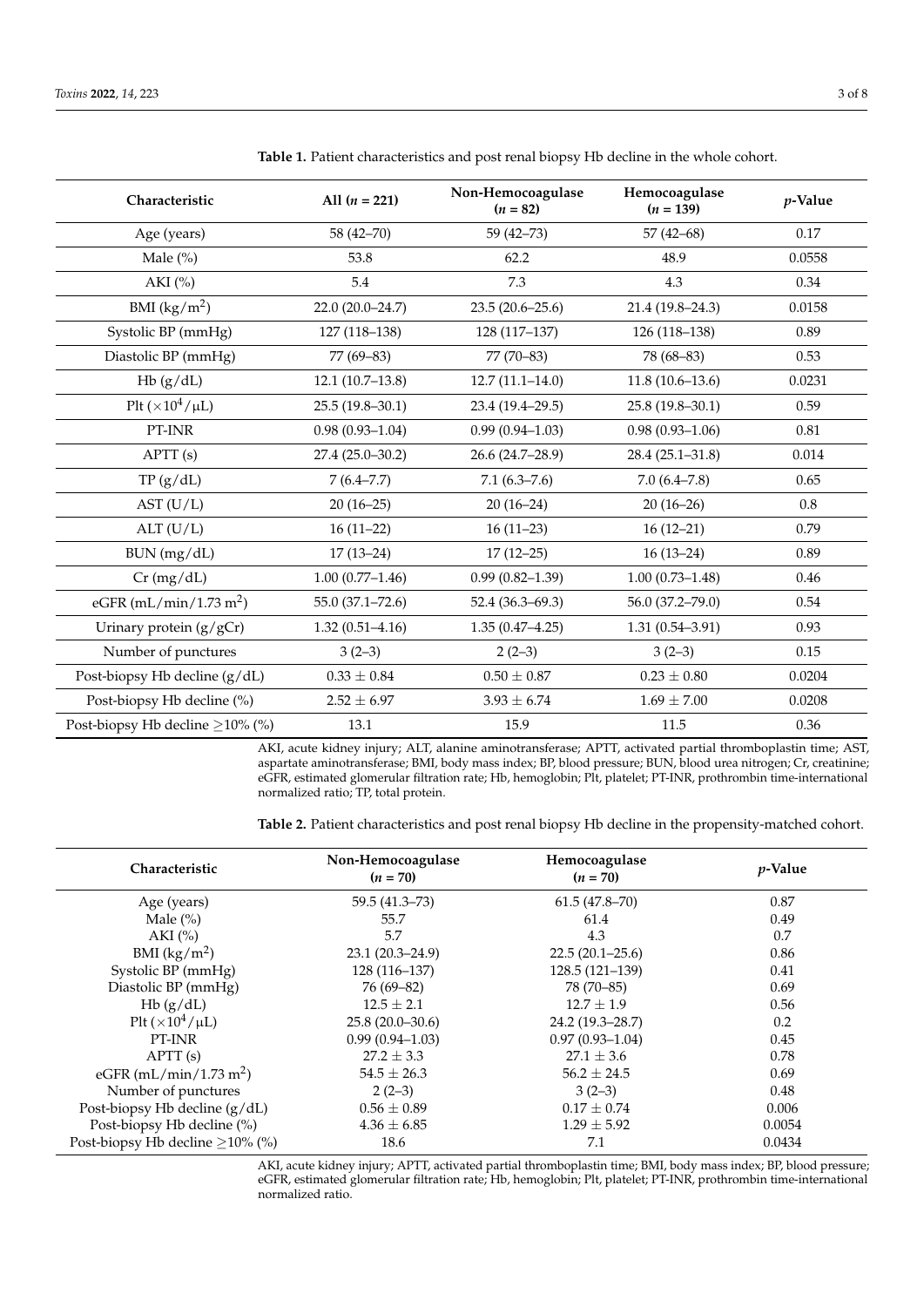# **3. Discussion**

In this study, we showed that hemocoagulase attenuated Hb decline post-renal biopsy. This result was also observed in the propensity-matched cohort, suggesting that hemocoagulase is effective in the prevention of post-renal biopsy bleeding.

Previous studies showed the preventive effect of hemocoagulase on post-renal biopsy bleeding and gross hematuria. In a report by Wang et al. [\[10\]](#page-6-9), compared with pre-biopsy injection of hemocoagulase, pre-and post-biopsy injection of hemocoagulase reduced major hemorrhagic complications, including blood transfusion. However, in patients who received pre- and post-biopsy injections of hemocoagulase, a smaller biopsy needle was used, given that a larger biopsy needle is known to be associated with post-renal biopsy bleeding [\[14\]](#page-6-13); thus, it is possible that the needle size confounded the results. Furthermore, 3-day injection of 10 mg of vitamin K and 1 kU of hemocoagulase 1 h before and after renal biopsy reduced the incidence of gross hematuria (7.5% vs. 2.5%,  $p < 0.05$ ), and injection of 1 kU hemocoagulase before renal biopsy lowered the post-biopsy Hb decline  $(1.6 \pm 0.9 \text{ vs. } 0.5 \pm 0.3 \text{ g/dL}, p < 0.05)$  [\[13\]](#page-6-12); however, it is unclear whether confounders were adjusted for. In our study, the addition of hemocoagulase to other hemostatic agents (tranexamic acid and carbazochrome sodium sulfonate hydrate) lowered the decrease in Hb post-renal biopsy. This result was also consistent in the propensity-matched cohort after adjusting for patient factors associated with post-biopsy bleeding.

Hemocoagulase possesses thrombin-like and thromboplastin-like actions, and this action affects only the bleeding site [\[15](#page-6-14)[,16\]](#page-6-15). Hemocoagulase accelerates fibrin monomer formation and promotes platelet aggregation and thrombus formation at the injury site. Therefore, hemocoagulase usually does not affect a patient's coagulation status, and there is a low risk of thrombotic adverse events. In our study, there were no adverse thrombotic events. However, a few reports mentioned that topical injection led to systemic or local adverse effects [\[10\]](#page-6-9), and previous studies showed that hemocoagulase causes hypofibrinogenemia, resulting in adverse events related to bleeding [\[16–](#page-6-15)[18\]](#page-7-0). The risk of hypofibrinogenemia increases when the dose of hemocoagulase reaches 50–100 kU [\[16\]](#page-6-15). In our study, the total amount of periprocedural hemocoagulase injection was 2 kU, and major bleeding (requiring transfusion) occurred in only 0.7% of the patients who were treated with hemocoagulase and in 1.2% of those who were not administered hemocoagulase. In this study, although the post-biopsy fibrinogen level was not measured, we measured pre-biopsy fibrinogen levels in 102 of 139 patients in the hemocoagulase group. There were only four patients with hypofibrinogenemia (<200 mg/dL), and there was no significant correlation between pre-biopsy fibrinogen levels and post-biopsy Hb decline  $(\rho = -0.11, p = 0.29)$ . Therefore, our results suggest that hemocoagulase could be a safe and effective option for the prevention of post-renal biopsy bleeding without hypofibrinogenemia. However, caution should be exercised in patients with hypofibrinogenemia before a renal biopsy.

Because this was a single-center study, our results might not be sufficient to generalize the effects of hemocoagulase. However, regarding the frequency of major complications, only 0.9% of patients in this study required blood transfusions, which is almost consistent with the 0.8% rate reported in the national survey of Japan [\[3\]](#page-6-2). Therefore, although it is undebatable that further studies are required, hemocoagulase could be a promising drug for the prevention of post-renal biopsy bleeding in various patients.

Our results demonstrated the beneficial effects of hemocoagulase in the prevention of bleeding post renal biopsy. However, this study has certain limitations. First, it was a retrospective and non-randomized study; thus, despite the use of a propensity-matched cohort, the existence of unrecognized confounding factors that affect post-renal biopsy Hb decline cannot be excluded. For instance, post-renal biopsy blood pressure is an important factor to consider. However, we do not have unified data on blood pressure after renal biopsy. Second, all patients were administered tranexamic acid and carbazochrome sodium sulfonate hydrate regardless of hemocoagulase administration. Thus, it is possible that these hemostatic agents affected the results. Third, we used Hb decline as the primary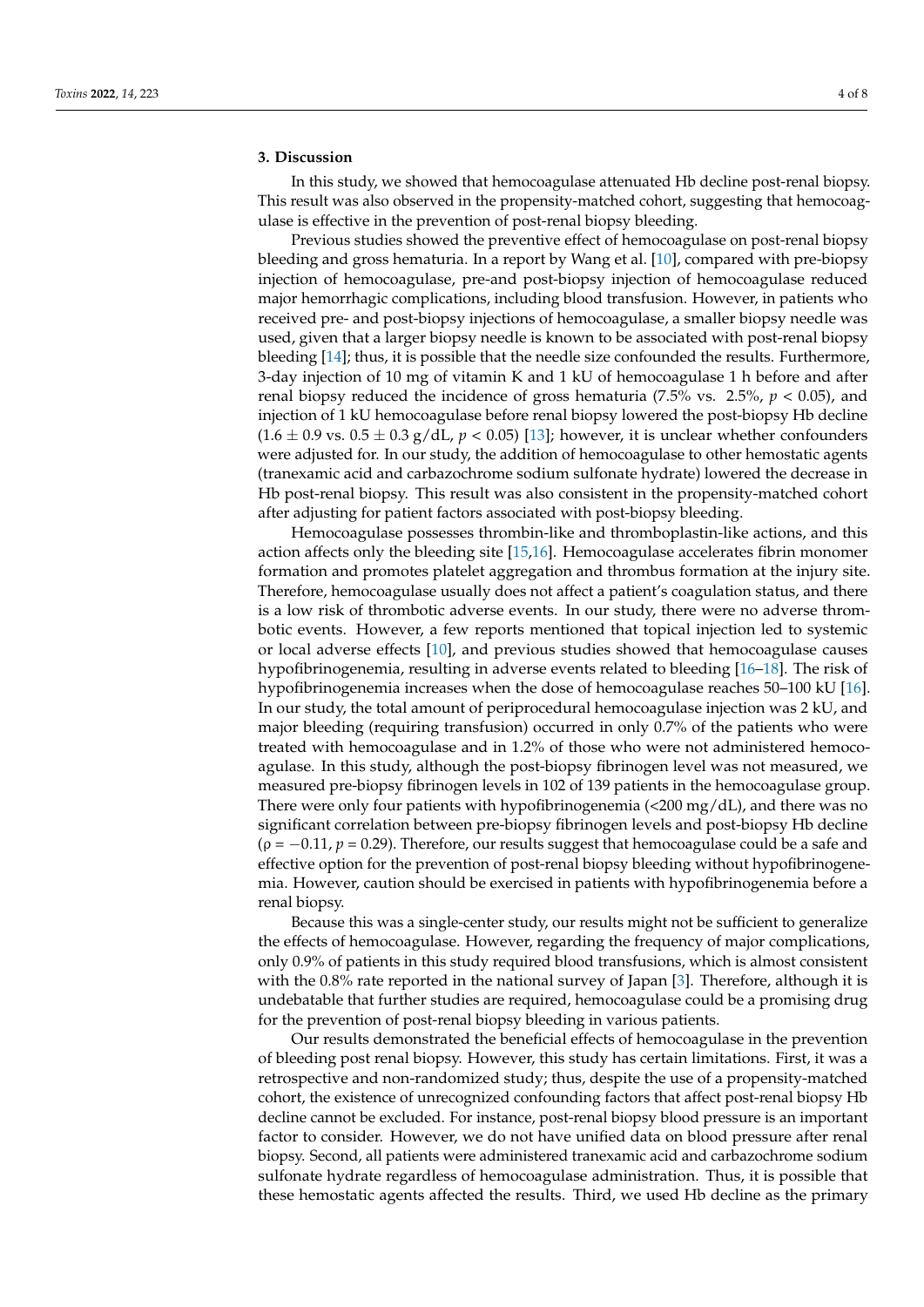outcome because major complications occurred in only two cases. Therefore, it is unclear whether hemocoagulase reduces major complications post-renal biopsy, such as transfusion and renal artery embolism.

# **4. Conclusions**

Our study demonstrated the beneficial effect of hemocoagulase on post-renal biopsy Hb decline. The results of our study indicate that hemocoagulase could be an option for the prevention of bleeding post-renal biopsy. However, further studies are needed to investigate whether hemocoagulase prevents major bleeding events.

# **5. Materials and Methods**

# *5.1. Patient Selection and Study Design*

This study retrospectively enrolled all patients who underwent percutaneous renal biopsy at the Nagasaki University Hospital Department of Nephrology between April 2017 and December 2020. All patients were >18 years of age. Cases of percutaneous renal biopsy of transplanted kidneys were excluded. According to this criteria, 254 patients were enrolled in this study. Patients with missing information on characteristics required for propensity score matching were also excluded. Finally, we included 221 patients in this study. Figure [1](#page-4-0) presents the patient flowchart of this study. All renal biopsies were performed using ultrasound-guided needle biopsy in a hospitalized setting. Whether a biopsy was performed for the right or left kidney depended on the clinician's judgment. Furthermore, the biopsy was performed on the lower pole of the kidney. The details of the renal biopsy procedure in our department were described previously [\[19\]](#page-7-1). If the patient was on anticoagulants or antiplatelet therapy, the drugs were stopped, or heparin bridging was performed as necessary. Any adverse events after renal biopsy were followed until the day after renal biopsy (approximately 34 h).

In order to reduce the risk of post-renal biopsy bleeding, intravenous injection of tranexamic acid, carbazochrome sodium sulfonate hydrate, and hemocoagulase was started approximately 1 h before the renal biopsy. After performing a renal biopsy, these drugs *The continued for approximately 16 h. A total of 1000 mg of tranexamic acid, 200 mg* of carbazochrome sodium sulfonate hydrate, and 2 kU hemocoagulase were injected (Figure [2\)](#page-5-0).

<span id="page-4-0"></span>

Figure 1. Flowchart of patients in this study.<br> **Figure 1.** Flowchart of patients in this study.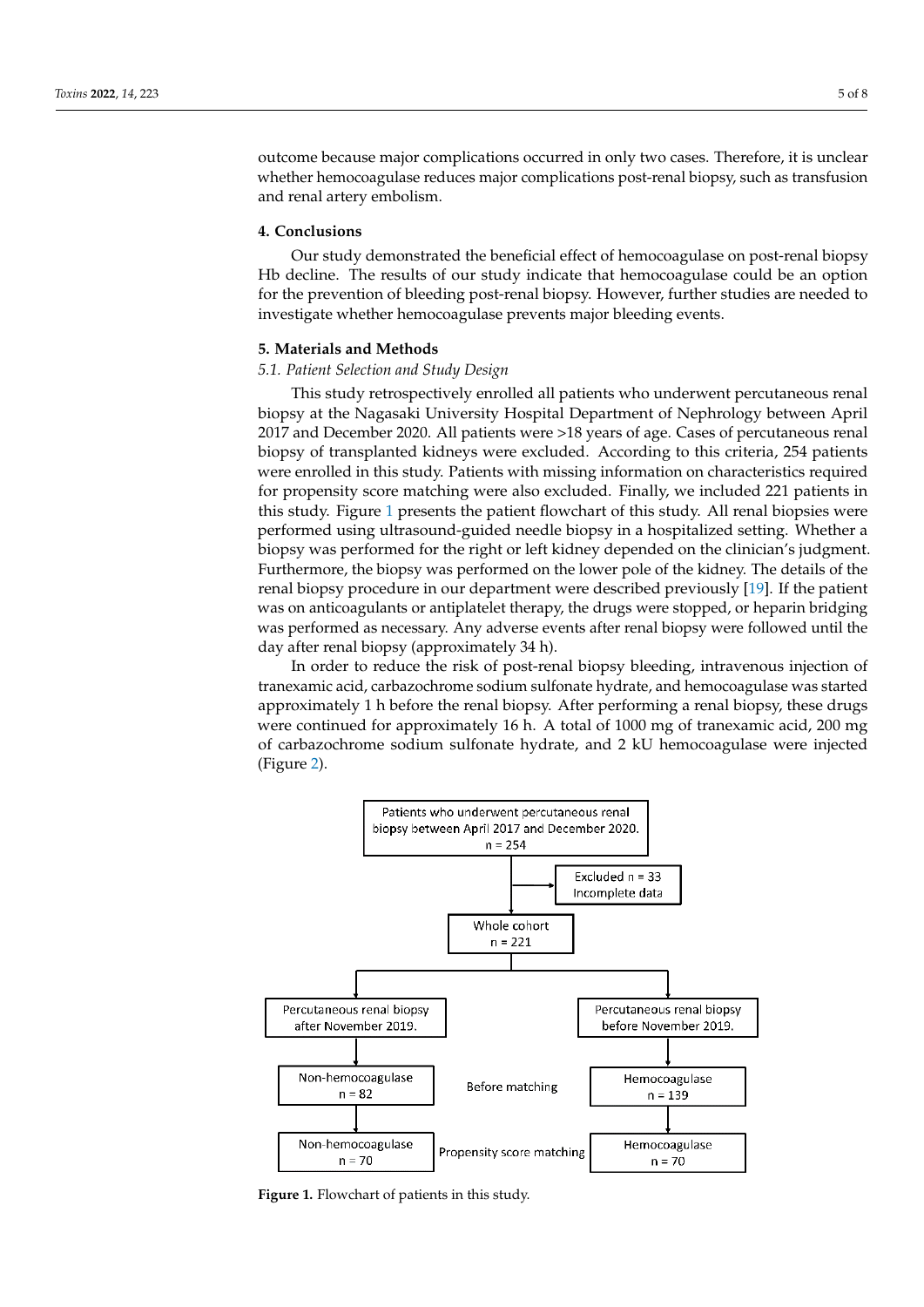<span id="page-5-0"></span>

**Francis 2. Figure 2. Protocol of hemostatic agent administration. CSS, carbon substitutions in the solution substitution. CSS, carbon substitution substitution. CSS, carbon substitution substitutions in the solution Figure 2.** Protocol of hemostatic agent administration. CSS, carbazochrome sodium sulfonate; TXA, Tranexamic acid.

This protocol of drug administration was used in all cases of renal biopsy before changes. In order to investigate the effect of hemocoagulase, we divided patients into a hemocoagulase group and a non-hemocoagulase group. November 2019, while hemocoagulase was not used after November 2019 due to supply

# hemocoagulase group and a non-hemocoagulase group. *5.2. Data Collection*

*5.2. Data Collection* red blood cell transfusion was performed before the renal biopsy, the expected increase in nemogroum (TD) and the nanotaster (arriang the absell TD amount (g) by the enclaring<br>plasma volume (dL)) was added to the Hb level before the renal biopsy. We collected data measured just prior to the renal biopsy as patient baseline data. If hemoglobin (Hb) after the transfusion (dividing the dosed Hb amount (g) by the circulating

In our cohort, most post-renal biopsy complications were minor complications. Major complications (transfusion, renal artery embolism, nephrectomy, and death due to postrenal biopsy bleeding) occurred in only two cases (transfusion in two cases). Therefore, the absolute level of Hb decline  $(g/dL)$  after the renal biopsy was treated as the outcome, based on a previous study [\[20\]](#page-7-2). The relative level of Hb decline (%) and prevalence of Hb decline  $\geq$ 10% were also investigated based on previous studies [\[21,](#page-7-3)[22\]](#page-7-4).

### *5.3. Statistical Analysis*

Categorical variables are expressed as numbers (%). Continuous variables are expressed as mean  $\pm$  standard deviation, and non-normally distributed data are expressed as medians and interquartile ranges. Normality was checked using the Shapiro–Wilk test. To compare the hemocoagulase and non-hemocoagulase groups, unpaired or paired *t*-tests (for parametric analyses) and Mann–Whitney U-tests (for nonparametric analyses) were used to compare continuous values. The chi-square test was used to compare categorical variables. Furthermore, Pearson's correlation test was used to investigate the correlation between post-biopsy Hb decline and patient characteristics (for nonparametric analyses). Propensity score matching with a caliper coefficient set at 0.2 was performed to match the hemocoagulase and non-hemocoagulase groups. In order to calculate the propensity score, age, sex, presence of acute kidney injury (AKI), body mass index, systolic blood pressure (BP), diastolic BP, Hb, platelet, prothrombin time-international normalized ratio (PT-INR), activated partial thromboplastin time, estimated glomerular filtration rate (eGFR), and the number of punctures were used as parameters because they were associated with post-renal biopsy bleeding [\[1](#page-6-0)[,14](#page-6-13)[,20,](#page-7-2)[23](#page-7-5)[–25\]](#page-7-6). After propensity score matching, post-biopsy Hb decline was also compared between the groups. Statistical analyses were performed using JMP version 13 software (SAS Institute Inc., Cary, NC, USA). Statistical significance was set at  $p < 0.05$ .

**Supplementary Materials:** The following supporting information can be downloaded at: [https://](https://www.mdpi.com/article/10.3390/toxins14030223/s1) [www.mdpi.com/article/10.3390/toxins14030223/s1,](https://www.mdpi.com/article/10.3390/toxins14030223/s1) Table S1: Factors affecting post-biopsy Hb decline.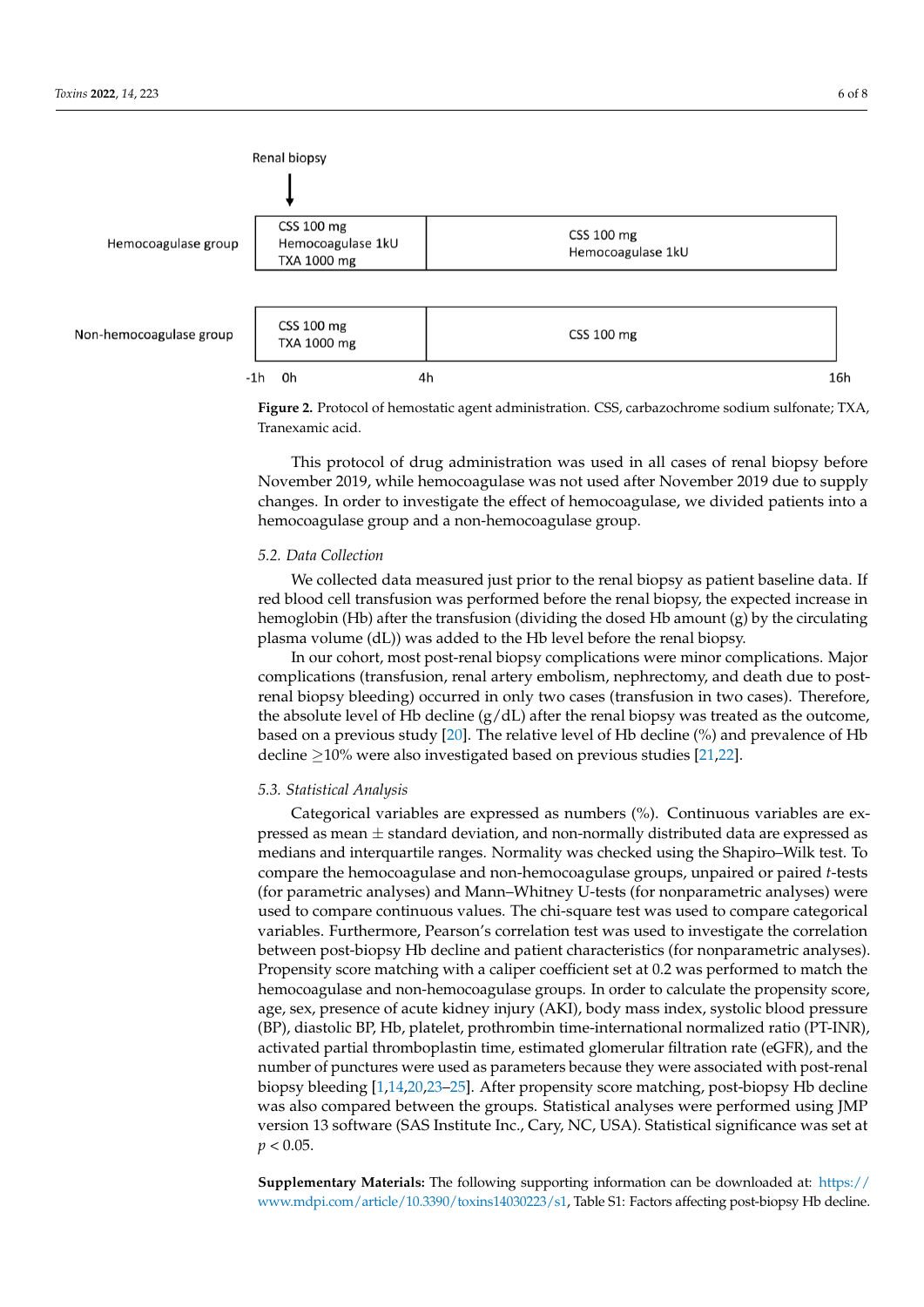**Author Contributions:** Conceptualization, K.T.; methodology, K.T.; formal analysis, K.T.; data curation, A.Y., S.A. and K.M.; writing—original draft preparation, K.T.; writing—review and editing, T.N.; visualization, K.T.; supervision, H.M. and T.N.; project administration, K.T.; funding acquisition, H.M. and T.N. All authors have read and agreed to the published version of the manuscript.

**Funding:** This research received no external funding.

**Institutional Review Board Statement:** The study was conducted according to the guidelines of the Declaration of Helsinki and approved by the Institutional Review Board of Nagasaki University Hospital (protocol code 21122015 and date of approval: 21 December 2021).

**Informed Consent Statement:** This was a retrospective study; therefore, informed consent was obtained in the form of an opt-out consent on our institution's website.

**Data Availability Statement:** The data presented in this study are available on request from the corresponding author.

**Conflicts of Interest:** The authors declare no conflict of interest.

# **References**

- <span id="page-6-0"></span>1. Pombas, B.; Rodríguez, E.; Sánchez, J.; Radosevic, A.; Gimeno, J.; Busto, M.; Barrios, C.; Sans, L.; Pascual, J.; Soler, M.J. Risk Factors Associated with Major Complications After Ultrasound-Guided Percutaneous Renal Biopsy of Native Kidneys. *Kidney Blood Press Res.* **2020**, *45*, 122–130. [\[CrossRef\]](http://doi.org/10.1159/000504544)
- <span id="page-6-1"></span>2. Hogan, J.J.; Mocanu, M.; Berns, J.S. The Native Kidney Biopsy: Update and Evidence for Best Practice. *Clin. J. Am. Soc. Nephrol.* **2016**, *11*, 354–362. [\[CrossRef\]](http://doi.org/10.2215/CJN.05750515)
- <span id="page-6-2"></span>3. Ubara, Y.; Kawaguchi, T.; Nagasawa, T.; Miura, K.; Katsuno, T.; Morikawa, T.; Ishikawa, E.; Ogura, M.; Matsumura, H.; Kurayama, R.; et al. Committee of Practical Guide for Kidney Kidney biopsy guidebook 2020 in Japan. Kidney biopsy guidebook 2020 in Japan. *Clin. Exp. Nephrol.* **2021**, *25*, 325–364. [\[CrossRef\]](http://doi.org/10.1007/s10157-020-01986-6)
- <span id="page-6-3"></span>4. Manno, C.; Bonifati, C.; Torres, D.D.; Campobasso, N.; Schena, F.P. Desmopressin Acetate in Percutaneous Ultrasound-Guided Kidney Biopsy: A Randomized Controlled Trial. *Am. J. Kidney Dis.* **2011**, *57*, 850–855. [\[CrossRef\]](http://doi.org/10.1053/j.ajkd.2010.12.019)
- <span id="page-6-4"></span>5. Peters, B.; Hadimeri, H.; Mölne, J.; Nasic, S.; Jensen, G.; Stegmayr, B. Desmopressin (Octostim®) Before a Native Kidney Biopsy Can Reduce the Risk for Biopsy Complications in Patients with Impaired Renal Function: A Pilot Study. *Nephrology* **2018**, *23*, 366–370. [\[CrossRef\]](http://doi.org/10.1111/nep.13004)
- <span id="page-6-5"></span>6. Leclerc, S.; Nadeau-Fredette, A.C.; Elftouh, N.; Lafrance, J.P.; Pichette, V.; Laurin, L.P. Use of Desmopressin Prior to Kidney Biopsy in Patients with High Bleeding Risk. *Kidney Int. Rep.* **2020**, *5*, 1180–1187. [\[CrossRef\]](http://doi.org/10.1016/j.ekir.2020.05.006)
- <span id="page-6-6"></span>7. Cheong, M.; Lee, T.Y.; Lee, J.; Kim, S.B. No Effect of Desmopressin Administration Before Kidney Biopsy on the Risk of Major Post-Biopsy Bleeding. *Nefrologia* **2021**, *23*, 366–370. [\[CrossRef\]](http://doi.org/10.1016/j.nefro.2020.12.021)
- <span id="page-6-7"></span>8. Vornicu, A.; Obrișcă, B.; Cotruta, B.; Dulămea, A.O.; Caceaune, N.; Ismail, G. Case Report: Hyponatremia Secondary to Desmopressin Administration Prior to Percutaneous Kidney Biopsy: A Case-Based Review. *Front. Med.* **2021**, *8*, 696904. [\[CrossRef\]](http://doi.org/10.3389/fmed.2021.696904)
- <span id="page-6-8"></span>9. Joshi, S.A.; Gadre, K.S.; Halli, R.; Shandilya, R. Topical Use of Hemocoagulase (Reptilase): A Simple and Effective Way of Managing Post-Extraction Bleeding. *Ann. Maxillofac. Surg.* **2014**, *4*, 119. [\[CrossRef\]](http://doi.org/10.4103/2231-0746.133082)
- <span id="page-6-9"></span>10. Wang, C.; Yang, Y.; Jin, L.; Zhang, Y.; Chen, G.; Zhou, Z.; Song, M.; Gao, Q.; Li, C.; Pan, T.; et al. Evaluating Renal Biopsy-Associated Hemorrhage Complications by the Equation and Providing an Early Intervention: A Single-Center Experience. *J. Nephrol.* **2015**, *28*, 691–700. [\[CrossRef\]](http://doi.org/10.1007/s40620-015-0197-x)
- <span id="page-6-10"></span>11. Yao, Y.T.; Yuan, X.; Fang, N.X. Hemocoagulase Reduces Postoperative Bleeding and Blood Transfusion in Cardiac Surgical Patients: A PRISMA-Compliant Systematic Review and Meta-Analysis. *Medicine* **2019**, *98*, e18534. [\[CrossRef\]](http://doi.org/10.1097/MD.0000000000018534)
- <span id="page-6-11"></span>12. Li, Y. Hemocoagulase Injection Blood Anesthesia in Joint Operation. *J. Med. Coll. PLA* **2011**, *26*, 152–157. [\[CrossRef\]](http://doi.org/10.1016/S1000-1948(11)60046-4)
- <span id="page-6-12"></span>13. Zhu, M.S.; Chen, J.Z.; Xu, A.P. Factors That Can Minimize Bleeding Complications After Renal Biopsy. *Int. Urol. Nephrol.* **2014**, *46*, 1969–1975. [\[CrossRef\]](http://doi.org/10.1007/s11255-013-0560-6)
- <span id="page-6-13"></span>14. Corapi, K.M.; Chen, J.L.T.; Balk, E.M.; Gordon, C.E. Bleeding Complications of Native Kidney Biopsy: A Systematic Review and Meta-Analysis. *Am. J. Kidney Dis.* **2012**, *60*, 62–73. [\[CrossRef\]](http://doi.org/10.1053/j.ajkd.2012.02.330)
- <span id="page-6-14"></span>15. Qiu, M.; Zhang, X.; Cai, H.; Xu, Z.; Lin, H. The Impact of Hemocoagulase for Improvement of Coagulation and Reduction of Bleeding in Fracture-Related Hip Hemiarthroplasty Geriatric Patients: A Prospective, Single-Blinded, Randomized, Controlled Study. *Injury* **2017**, *48*, 914–919. [\[CrossRef\]](http://doi.org/10.1016/j.injury.2016.11.028)
- <span id="page-6-15"></span>16. Zhou, H.B. Hypofibrinogenemia Caused by Hemocoagulase After Colon Polyps Excision. *Am. J. Case Rep.* **2017**, *18*, 291–293. [\[CrossRef\]](http://doi.org/10.12659/AJCR.902059)
- 17. Kim, T.O.; Kim, M.S.; Kho, B.G.; Park, H.Y.; Kwon, Y.S.; Kim, Y.I.; Lim, S.C.; Shin, H.J. Paradoxical Pulmonary Hemorrhage Associated with Hemocoagulase Batroxobin in a Patient with Hemoptysis: A CARE-Compliant Case Report. *Medicine* **2021**, *100*, e24040. [\[CrossRef\]](http://doi.org/10.1097/MD.0000000000024040)